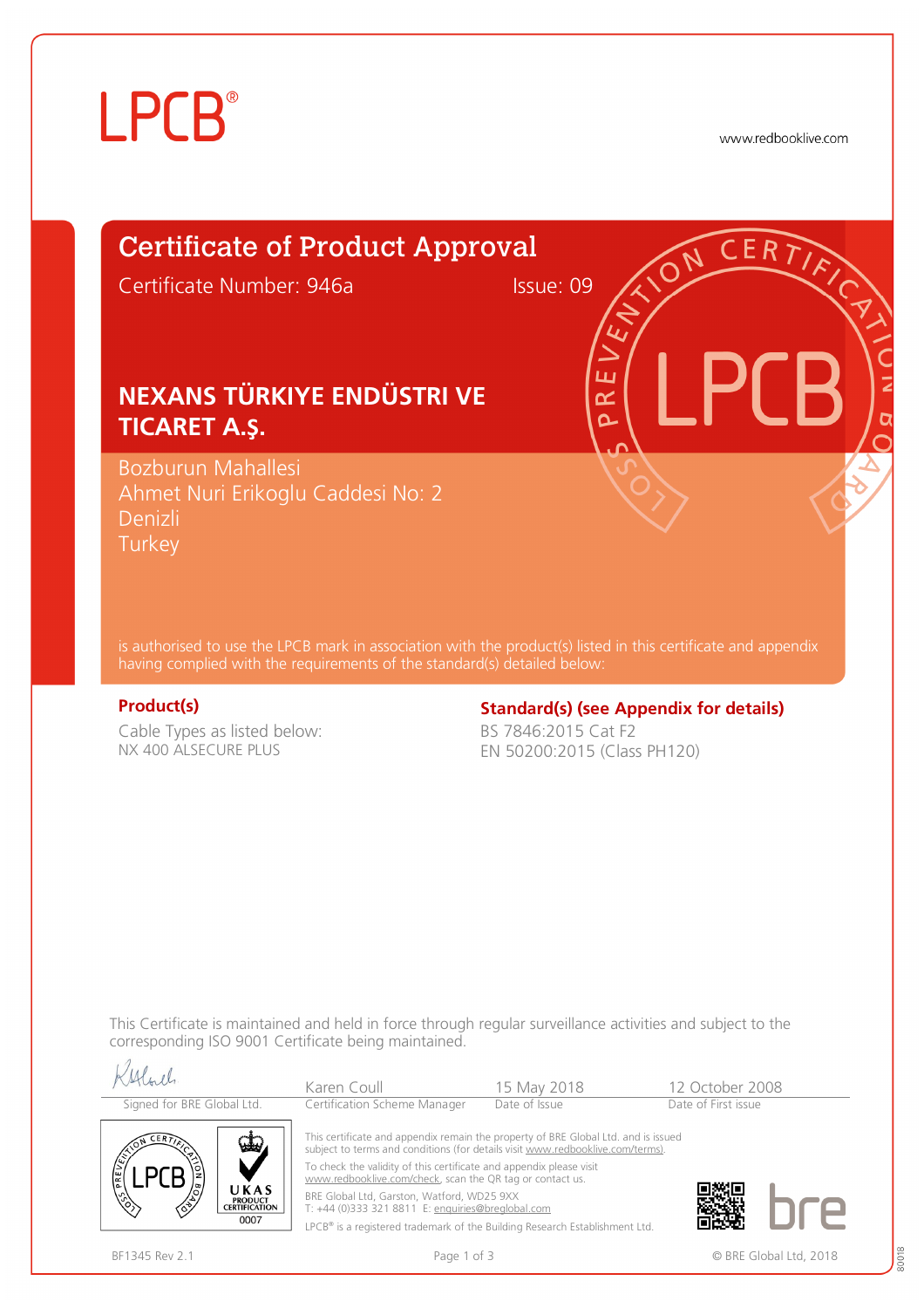# **LPCB**®

### Appendix to Certificate No: 946a Issue: 09 **NEXANS TÜRKIYE ENDÜSTRI VE TICARET A.Ş.**

Product name LPCB Ref. No. NX 400 ALSECURE PLUS 946a/01 Nominal csa of conductor (mm<sup>2</sup> example of the Construction and EN 50200 EN 50200 1.5 2,3 &  $4^{(1)}$  F2(2) F2(2) PH120 1.5 5,7,12,19,27 & 37 F2<sup>(2)</sup> 2.5 2.5 2.3 & 4<sup>(1)</sup> 2.3 A<sup>(1)</sup> F2<sup>(2)</sup> F2<sup>(2)</sup> PH120 2.5 5,7,12,19,27 & 37 F2<sup>(2)</sup> 5,7,12,19,27 & 37 F2<sup>(2)</sup> 4.0 2,3 & 4<sup>(1)</sup> 2,3 and  $F2^{(2)}$  F2<sup>(2)</sup> PH120 4.0  $5.7.12.19.27 \& 37$   $F2^{(2)}$ 6.0 2,3 & 4<sup>(1)</sup> 2,3 and  $F2^{(2)}$  F2<sup>(2)</sup> PH120 6.0 5 (1)  $F2^{(2)}$   $-$ 10  $2,3,4 \& 5^{(1)}$  F2<sup>(2)</sup> F2<sup>(2)</sup> 16 2,3,4 & 5<sup>(1)</sup> F2<sup>(2)</sup> F2<sup>(2)</sup> -25 2,3,4 & 5<sup>(1)</sup>  $\sqrt{25}$  F2<sup>(2)</sup> 35 2,3,4 & 5<sup>(1)</sup> F2<sup>(2)</sup> F2<sup>(2)</sup> -50 2,3,4 & 5<sup>(1)</sup> F2<sup>(2)</sup> F2<sup>(2)</sup> -

This Certificate is maintained and held in force through regular surveillance activities and subject to the corresponding ISO 9001 Certificate being maintained.

| Kylorel                    | Karen Coull                  | 15 May 2018   | 12 October 2008     |
|----------------------------|------------------------------|---------------|---------------------|
| Signed for BRE Global Ltd. | Certification Scheme Manager | Date of Issue | Date of First issue |



This certificate and appendix remain the property of BRE Global Ltd. and is issued subject to terms and conditions (for details visit [www.redbooklive.com/terms\).](http://www.redbooklive.com/terms)) To check the validity of this certificate and appendix please visit [www.redbooklive.com/check,](http://www.redbooklive.com/check) scan the QR tag or contact us. BRE Global Ltd, Garston, Watford, WD25 9XX

T: +44 (0)333 321 8811 E: [enquiries@breglobal.com](mailto:enquiries@breglobal.com)

LPCB is a registered trademark of the Building Research Establishment Ltd.